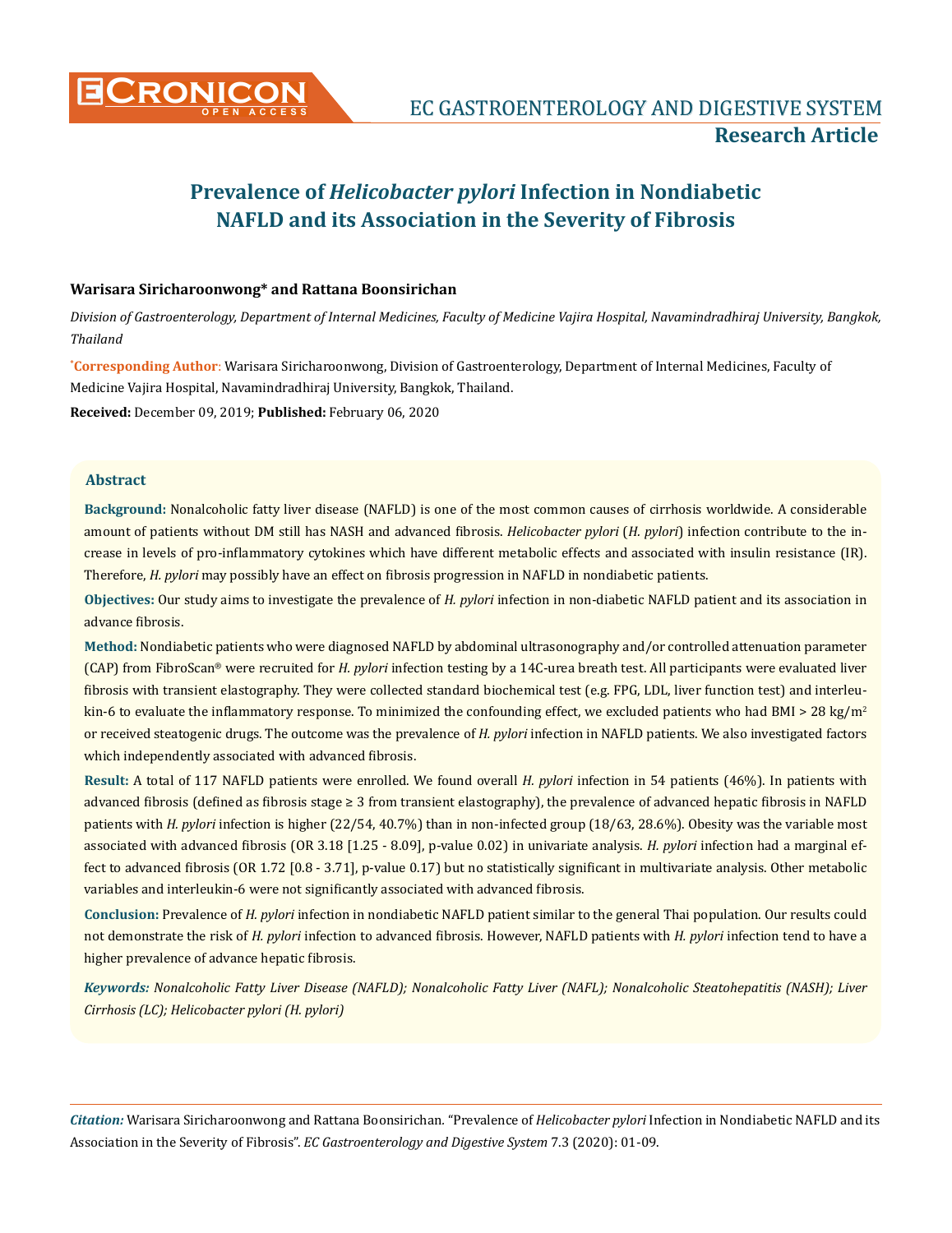# **Background**

Nonalcoholic fatty liver disease is one of the most common causes of cirrhosis worldwide. The significance of NAFLD is currently considered to be the most common liver disorder in western countries, affecting up to 25%-30% of individuals among the general population and almost 70% among obese subjects [1,2]. NAFLD has a board spectrum range from nonalcoholic fatty liver (NAFL) to nonalcoholic steatohepatitis (NASH), which may progress to liver cirrhosis (LC).

NAFLD is now regarded as the liver manifestation of the metabolic syndrome. It is strongly associated with obesity, diabetes, cardiovascular disease (CVD), dyslipidemia and insulin resistance (IR) [1]. A considerable amount of patients without DM still had NASH (64%) and advanced fibrosis (17%) [3].

Approximately one-third of NAFLD patients progress in the fibrosis stage during average 4 to 5 year of follow-up, some of whom have a more rapid course. Advanced fibrosis (stage 3 - 4) was an independent predictor of overall and disease-specific mortality of NAFLD [4]. In previous analysis showed old aged and inflammation from liver biopsy is an independent factor associated with progression to liver fibrosis [4].

*Helicobacter pylori* (*H. pylori*) infection is one of the most common gastrointestinal infections in humans. The chronic, low-grade inflammation (CLGI) of *H. pylori* contributes to the increase in levels of pro-inflammatory cytokines secreted into circulation which has different metabolic effects [5]. In view of this effect on metabolic variables, *H. pylori* is associated with insulin resistance (IR). Therefore, *H. pylori* could predispose patients to NAFLD because of chronic inflammatory state and associated metabolic derangement [1].

The association between *H. pylori* infection and NAFLD has been demonstrated in several clinical trials. In previous several studies, the prevalence of NAFLD was significantly higher in the patients with *H. pylori* infected than in those without [6-8]. There are also some studies demonstrating a higher prevalence of *H. pylori* infection in cirrhotic patients with chronic hepatitis C [9]. *H. pylori* may influence the fibrosis progression in chronic hepatitis C [10]. Extrapolation from this study, we hypothesize *H. pylori* possibly have an effect on fibrosis progression in NAFLD. Despite, there have been few reports considering the potential effect between *H. pylori* infection and the clinical of NAFLD but the majority of the patient group was diabetes which may be a confounding factor of disease severity. Interestingly, NAFLD patients without DM may have another hit to develop insulin resistance and also fibrosis progression other than diabetes. Therefore, we investigated the *H. pylori* status in nondiabetic NAFLD with significant liver fibrosis and evaluate the variables predicting in significant fibrosis in nondiabetic NAFLD.

# **Material and Methods**

#### **Patients**

Non-diabetes patients with NAFLD were enrolled to our study. The diagnosis of NAFLD was based on the following criteria: [1] evidence of fatty liver from abdominal ultrasonography and/or transient elastography show controlled attenuation parameter (CAP) more than 5% steatosis (11); Stage  $0 < 5\%$  steatosis, Stage  $1\geq S1: 5 - 33\%$  steatosis, stage  $2\geq S2: 34\% - 66\%$  steatosis) and stage  $3\geq S3:$ 66% steatosis) [2] exclusion of liver diseases of other etiology.

All of the patients have no history of consuming more than 10 g of alcohol in female and 20 g in male per day. Informed consent will be obtained from all patients. The exclusion criteria are [1] alcohol consumption excess the limit of NAFLD diagnosis. [2] pregnancy [3] the evidence of decompensated cirrhosis or HCC [4] patients who received steatogenic drugs; corticosteroids, methotrexate, amiodarone [5] patients who had BMI >  $28 \text{ kg/m}^2$ .

#### **Laboratory parameters**

Baseline demographic features will be measured in body weight (kg) and height (m). BMI will be calculated by using the following formula: weight in kg/ (height in m<sup>2</sup>). Obesity defines as BMI over than 24.9 according to WHO classification of obesity in Asia.

*Citation:* Warisara Siricharoonwong and Rattana Boonsirichan*.* "Prevalence of *Helicobacter pylori* Infection in Nondiabetic NAFLD and its Association in the Severity of Fibrosis". *EC Gastroenterology and Digestive System* 7.3 (2020): 01-09.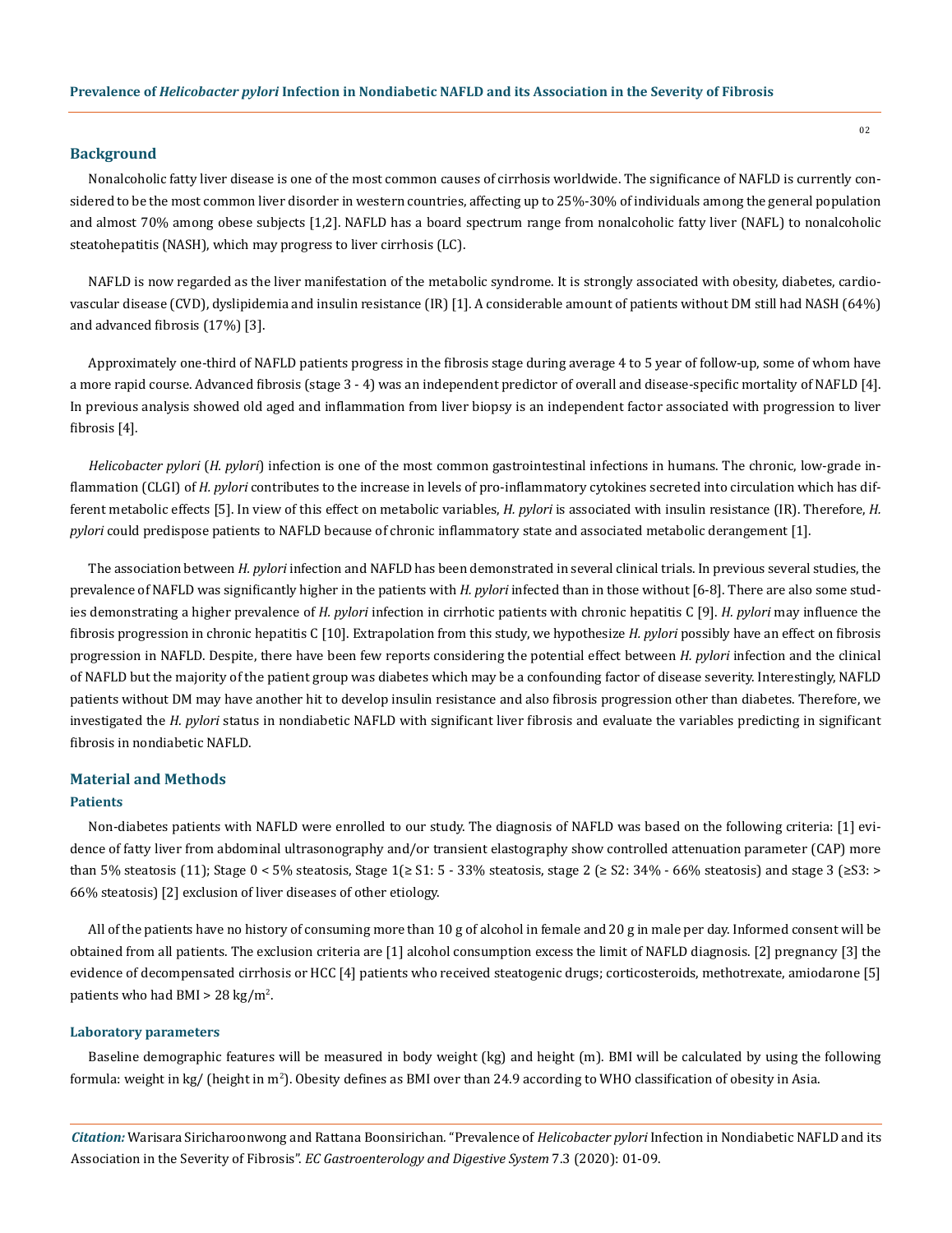Venous blood will be drawn from every patient. The laboratory evaluation measures of the following levels:

- Liver function test: aspartate aminotransferase (AST), alanine aminotransferase (ALT), alkaline phosphatase, albumin, bilirubin.
- Complete blood count (CBC), platelets count.
- Lipid profile: total cholesterol (TC), triglyceride (TG), low density lipoprotein cholesterol (LDL-C), high density lipoprotein cholesterol (HDL-C).
- Fasting plasma glucose.
- Insulin level.
- Pro-inflammatory cytokines: Interleukin-6 (IL-6).

The HOMA-IR will be calculated on the basis of the fasting values of plasma glucose and insulin according to the HOMA model formula: HOMA-IR = fasting insulin level (mU/L) x Fasting plasma glucose (mg/dL)/405.

A high HOMA-IR score denotes low insulin sensitivity and insulin resistance.

NAFLD fibrosis score (NFS) will be use to predict disease severity.

Non-invasive fibrosis score; NAFLD fibrosis score will be calculated to evaluate the severity according to the following formula:

NAFLD Score = -1.675 + (0.037\*age [years]) + (0.094\*BMI [kg/m<sup>2</sup> ]) + (1.13\*IFG/diabetes [yes = 1, no = 0]) + (0.99\*AST/ALT ratio) -  $(0.013*)$ platelet count  $[x10^9/L]$ ) -  $(0.66*)$ albumin [g/dl])

The AST-to-Platelet Ratio Index (APRI) was a good predictor for advanced fibrosis in NAFLD patients area under the ROC curve 0.8307 [13].

APRI index = {[(AST level/AST upper normal limit)]/platelet count x 10<sup>9</sup> } x 100

All of the participants was evaluated the degree of liver steatosis and fibrosis by FibroScan® which represented in controlled attenuation parameter (CAP) and liver stiffness measurement (LSM). The standard M probe will be used in the patient with BMI < 28 kg/m<sup>2</sup> . The advanced fibrosis is considered at  $\geq$  F 3 stage.

A complete 13C-Urease breath test was used for the diagnosis of active *H. pylori* infection status.

We investigated the prevalence of *H. pylori* in NAFLD. Laboratory parameters and clinical data were investigated which independently associated with advanced fibrosis of the liver.

#### **Statistical analysis**

The results were presented as medians and interquartile ranges for quantitative data or as numbers with percentages for qualitative data. Significant differences in categorical data will be determined by using the Chi-square test or Fisher's exact test. The Mann-Whitney U test was used for comparison of continuous data. A multivariate analysis will be performed by logistic regression analysis to identify which variables associated with advanced fibrosis in nondiabetic NAFLD. Differences consider statistically significant at all p-values less than 0.05. Statistical analyses were performed using Stata/SE 14.0 for windows, 2015.

## **Results**

A total of 117 participants was included in this study. Demographic and summaries of the clinical and laboratory data of the population were presented in table 1. There were no significant differences in age, gender distribution, body mass index between *H. pylori* infected

*Citation:* Warisara Siricharoonwong and Rattana Boonsirichan*.* "Prevalence of *Helicobacter pylori* Infection in Nondiabetic NAFLD and its Association in the Severity of Fibrosis". *EC Gastroenterology and Digestive System* 7.3 (2020): 01-09.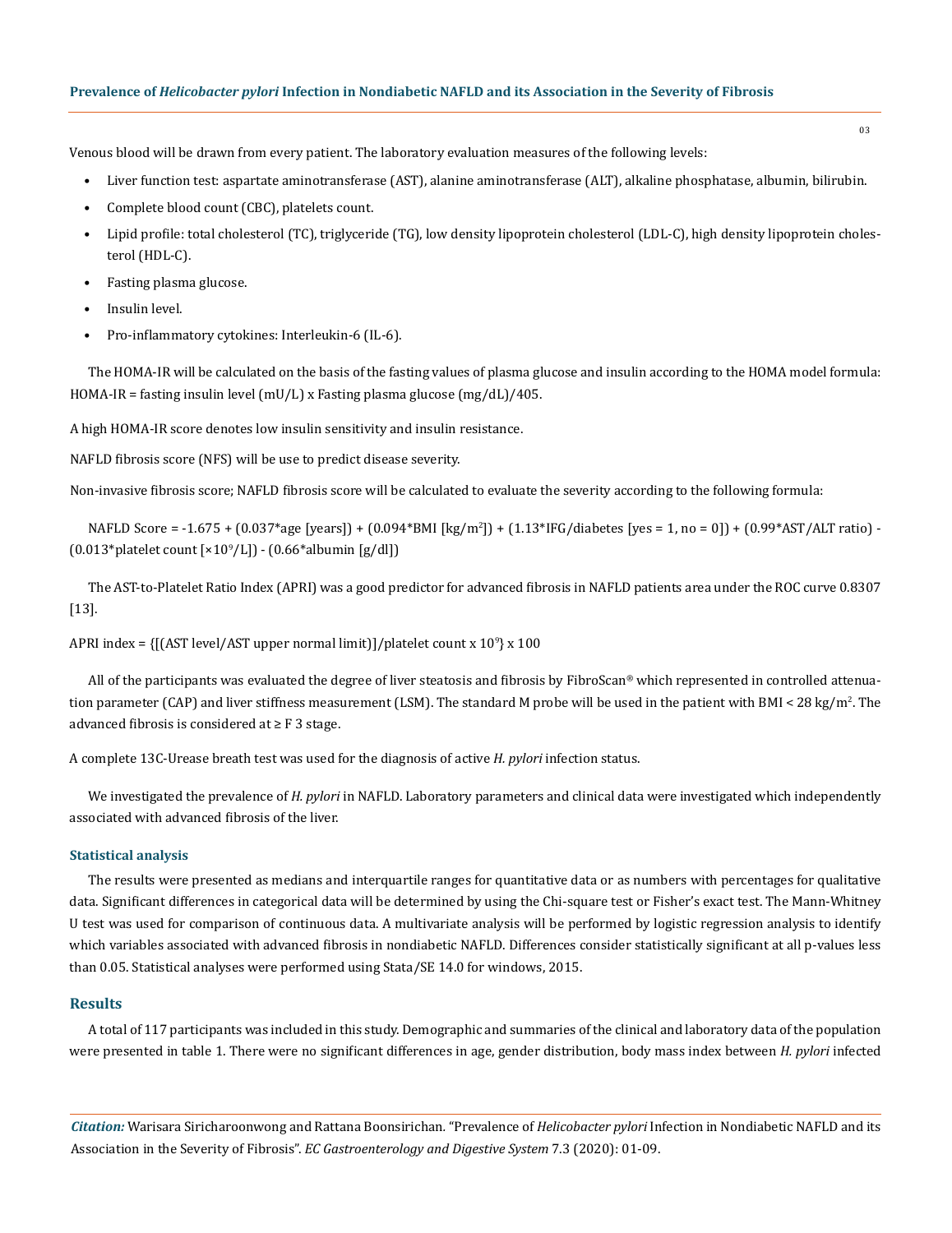

and non-infected group. The 70% of participants were obese (BMI over than 24.9), had insulin resistance and impaired fasting glucose. According to the controlled attenuation parameter (CAP) from FibroScan®, level of liver steatosis in *H. pylori* infected group was lower than another (Figure 2). Other clinical parameters were similar between the two groups (Table 1). Interleukin-6, pro-inflammatory cytokines also was not different in both *H. pylori* infected or non-infected group (Figure 3). Prevalence of overall *H. pylori* infection is 46%. But in patients with advanced fibrosis (defined as fibrosis stage  $\geq 3$  from transient elastography). The prevalence of advanced hepatic fibrosis in NAFLD patients with *H. pylori* infection is higher (22/54, 40.7%) than in non-infected group (18/63, 28.6%) (Figure 4). The non-invasive scoring system, NAFLD fibrosis score and APRI score was no difference between two group ( $p = 0.46$ ).

The association of *H. pylori* and advanced fibrosis in NAFLD was examined (Table 2). Univariate analysis revealed that obesity (BMI > 25 kg/m2 ) was only an independent variable associated with advanced fibrosis in NAFLD (OR 3.18 [1.25 - 8.09], p-value 0.02). *H. pylori* infection tend to affect severity of fibrosis in NAFLD (OR 1.72 [0.8 - 3.71], p-value 0.17). However, multivariate analysis revealed no independent variable associated with fibrosis.

*Citation:* Warisara Siricharoonwong and Rattana Boonsirichan*.* "Prevalence of *Helicobacter pylori* Infection in Nondiabetic NAFLD and its Association in the Severity of Fibrosis". *EC Gastroenterology and Digestive System* 7.3 (2020): 01-09.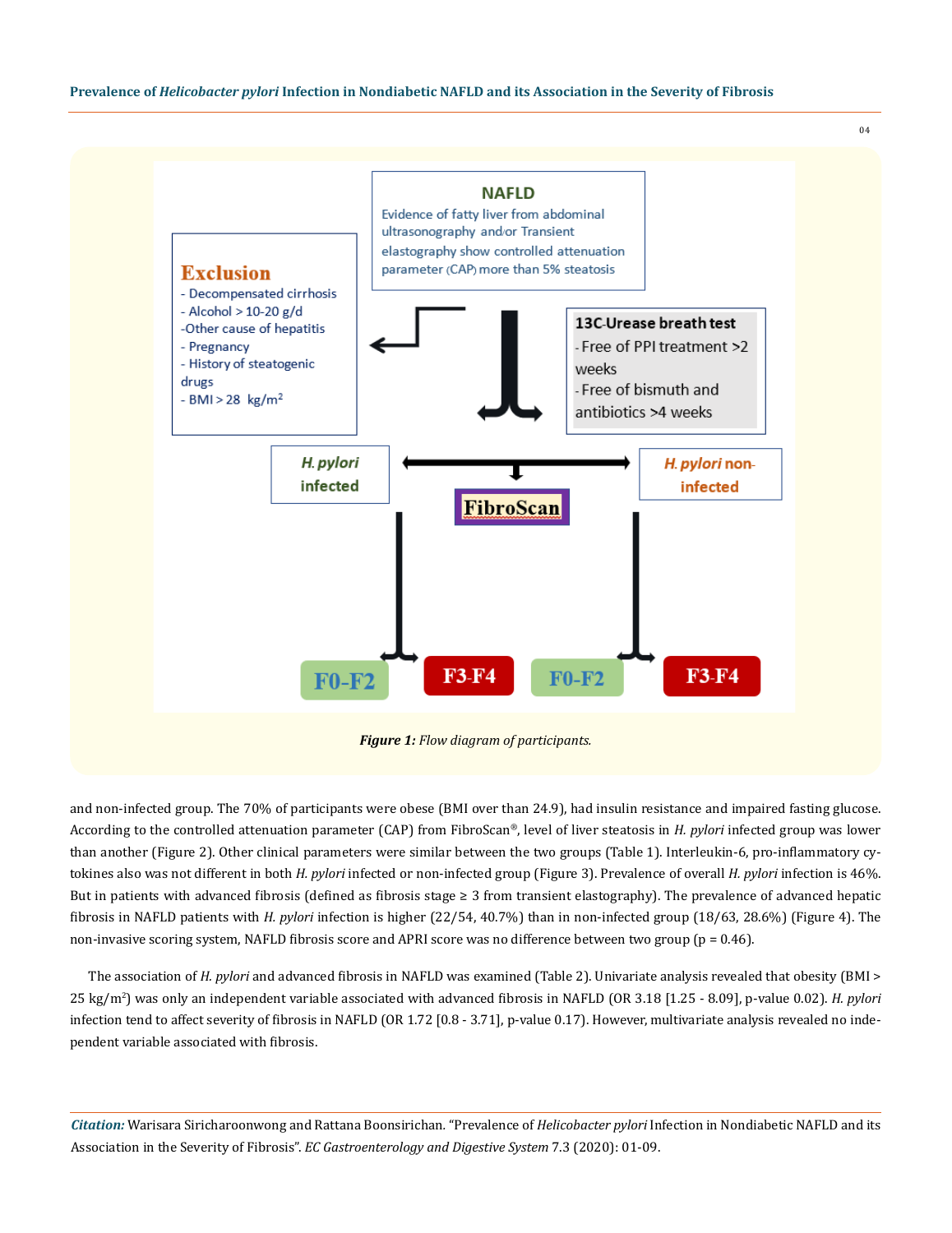| <b>Variables</b>        | H. pylori Negative $(n = 63)$ | H. pylori Positive $(n = 54)$ | All $(n = 117)$     | p-value |
|-------------------------|-------------------------------|-------------------------------|---------------------|---------|
| Age                     | 57.86 (±11.5)                 | $56.44 (\pm 11.2)$            | 57.20 (±11.3)       | 0.50    |
| <b>Sex</b>              |                               |                               |                     |         |
| Male                    | 23 (36.5%)                    | 24 (44.4%)                    | 47 (40.2%)          | 0.76    |
| Female                  | 40 (63.5%)                    | 30 (55.6%)                    | 70 (59.8%)          |         |
| BMI ( $\text{kg/m}^2$ ) | $26.12 (\pm 3.0)$             | $26.97 (\pm 3.2)$             | $26.51 (\pm 3.1)$   | 0.14    |
| Hypertension            |                               |                               |                     |         |
| Yes                     | 19 (30.2%)                    | 14 (25.9%)                    | 33 (28.2%)          | 0.25    |
| N <sub>o</sub>          | 44 (69.8%)                    | 40 (74.1%)                    | 84 (71.8%)          |         |
| FBS (mg/dl)             | $109$ (±14.1)                 | 104 (±11.9)                   | $107 (\pm 13.3)$    | 0.04    |
| HBA1C                   | $5.96 (\pm 0.56)$             | 5.8 ( $\pm$ 0.49)             | $5.93 \ (\pm 0.53)$ | 0.45    |
| LDL-C (mg/dl)           | 129.25 (±39.8)                | 123.46 (±35.5)                | 126.58 (±37.6)      | 0.41    |
| HDL-C (mg/dl)           | $52.31 (\pm 11.7)$            | 52.81 ( $\pm$ 10.2)           | $52.54 (\pm 11.0)$  | 0.81    |
| Triglycerides           | 132.34 (±61.1)                | 114(±48.4)                    | $124 (\pm 56.1)$    | 0.07    |
| AST (U/l)               | $35.25 (\pm 15.5)$            | 33.20 (±19.5)                 | 34.30 (±17.4)       | 0.53    |
| ALT (U/l)               | $52.04 (\pm 24)$              | $55.20 (\pm 47.1)$            | 53.50 ( $\pm$ 36.6) | 0.64    |
| HOMA-IR                 | 5.23 (0.82-32.1)              | 4.88 (0.75-23.3)              | $5.07(0.75-32.1)$   | 0.70    |
| $IL-6$                  | $3.48 (\pm 2.9)$              | $3.39$ (±2.65)                | $3.45 (\pm 2.78)$   | 0.86    |
| NAFLD fibrosis score    | $-1.30$ (±1.40)               | $-1.55$ ( $\pm 1.33$ )        | $-1.41$ (±1.37)     | 0.74    |
| APRI score              | $0.44 (\pm 0.27)$             | $0.39$ ( $\pm 0.31$ )         | $0.42 (\pm 0.291)$  | 0.46    |
| <b>Fibrosis stage</b>   |                               |                               |                     |         |
| $\boldsymbol{0}$        | 16 (25.4%)                    | 11 (20.4%)                    | 27 (23.1%)          | 0.60    |
| $\mathbf 1$             | 22 (34.9%)                    | 18 (33.3%)                    | 40 (34.2%)          |         |
| $\sqrt{2}$              | 7(11.1%)                      | 3(5.6%)                       | 10 (8.6%)           |         |
| $\overline{3}$          | 9(14.3%)                      | 12 (22.2%)                    | 21 (17.9%)          |         |
| $\overline{4}$          | 9(14.3%)                      | 10 (18.5%)                    | 19 (16.2%)          |         |

*Table 1: Characteristics of study participants at baseline.*



*Figure 2: CAP in patients with and without H. pylori.*

*Citation:* Warisara Siricharoonwong and Rattana Boonsirichan*.* "Prevalence of *Helicobacter pylori* Infection in Nondiabetic NAFLD and its Association in the Severity of Fibrosis". *EC Gastroenterology and Digestive System* 7.3 (2020): 01-09.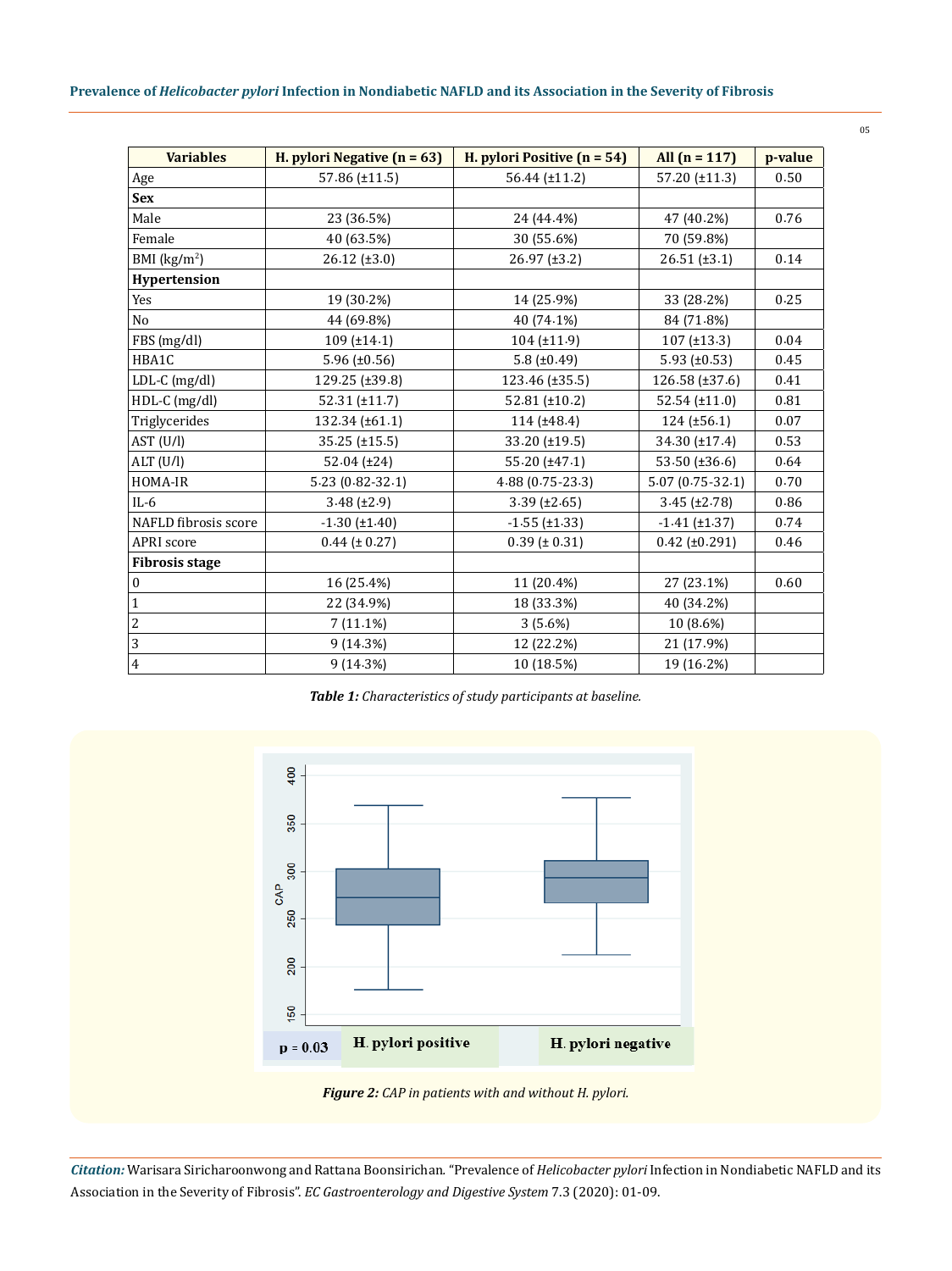



*Figure 3: Interleukin-6 in patients with and without H. pylori.*



*Figure 4: Fibrosis stage in patients with and without H. pylori.*

*Citation:* Warisara Siricharoonwong and Rattana Boonsirichan*.* "Prevalence of *Helicobacter pylori* Infection in Nondiabetic NAFLD and its Association in the Severity of Fibrosis". *EC Gastroenterology and Digestive System* 7.3 (2020): 01-09.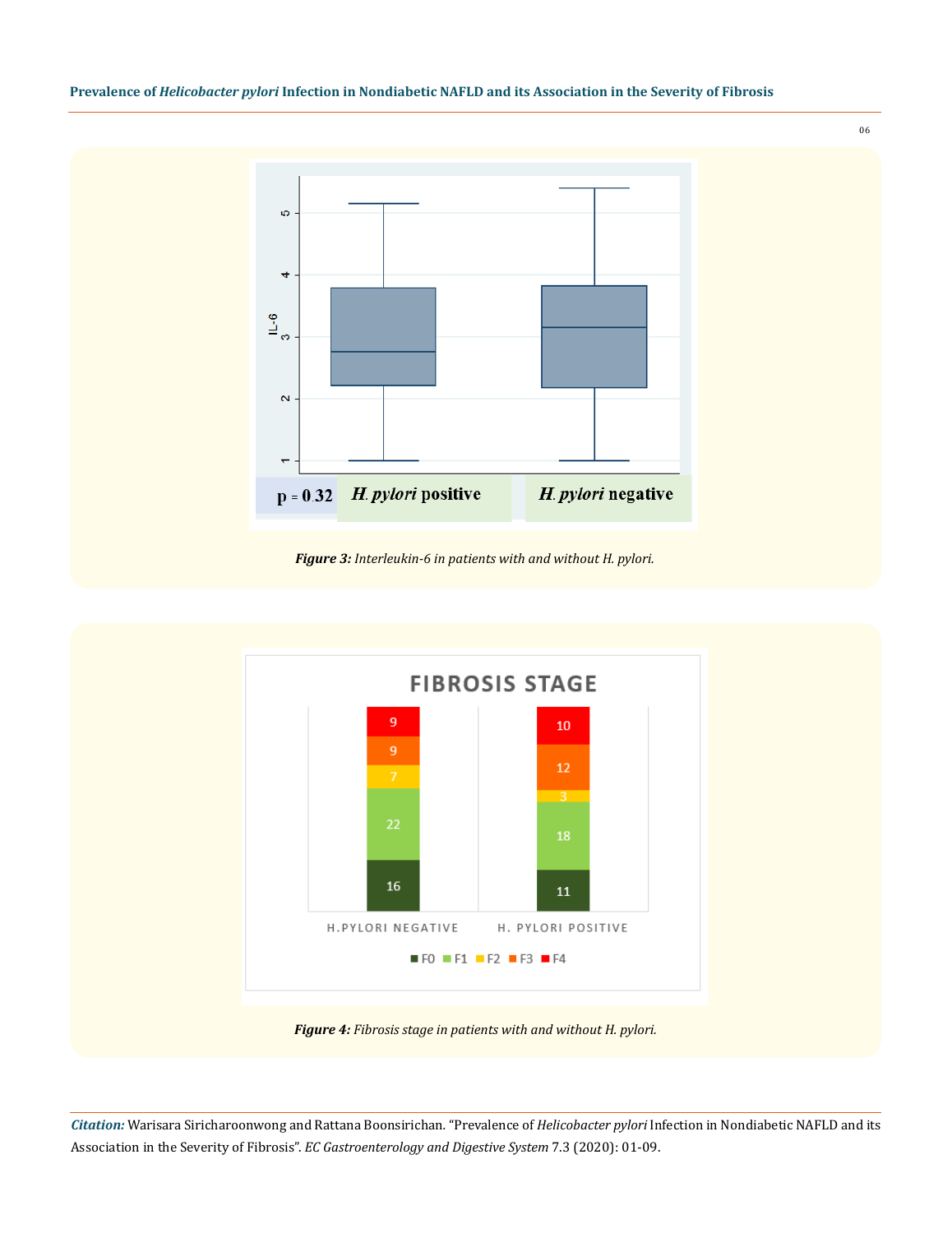| <b>Variables</b>           | <b>Univariate</b> |        |        | <b>Multivariate</b> |           |        |        |         |
|----------------------------|-------------------|--------|--------|---------------------|-----------|--------|--------|---------|
|                            | <b>OR</b>         | 95%LCI | 95%UCI | p-value             | <b>OR</b> | 95%LCI | 95%UCI | p-value |
| <i>H. pylori</i> infection | 1.72              | 0.80   | 3.71   | 0.17                | 1.30      | 0.62   | 2.82   | 0.46    |
| Obesity (BMI>25)           | 3.18              | 1.25   | 8.09   | 0.02                | 1.57      | 0.67   | 3.70   | 0.30    |
| <b>IFG</b>                 | 1.25              | 0.57   | 2.77   | 0.58                | 1.54      | 0.69   | 3.41   | 0.29    |
| DLP                        | 0.68              | 0.30   | 1.51   | 0.34                | 0.74      | 0.33   | 1.66   | 0.47    |
| $HOMA-IR > 2.5$            | 1.50              | 0.60   | 3.77   | 0.39                | 1.22      | 0.49   | 3.05   | 0.67    |

*Table 2: Univariate and multivariate analyses to identify independent variables associated with advance fibrosis.*

#### **Discussion**

In the previous study in Japan, the *H. pylori* status in NAFLD was 40% [8]. But almost of subjects in the study had diabetes and they evaluated *H. pylori* status by anti-*H. pylori* IgG level which had low accuracy due to the inability to differentiate between current and past infection [15]. This study is the first to show the prevalence of *H. pylori* in NAFLD who had no diabetes mellitus and we tested *H. pylori* status by urea breath tests which had high diagnostic accuracy. We found that the prevalence of *H. pylori* in non-diabetic NAFLD in our study (46%) was not different compared with the overall prevalence in Thailand nationwide (45.9%) [16]. From global prevalence, Asia was a moderate rate of infection area [17]. Some studies from highly endemic areas of *H. pylori* found no association between positive *H. pylori* serology and NAFLD [18,19].

DM and obesity are the factors contributing to more severe NAFLD and accelerates the progression of hepatic fibrosis. Therefore, we excluded these specific groups to avoid the confounding effect. In advanced fibrosis NAFLD patients, the prevalence of *H. pylori* infection was higher than the non-infected group. This data may indicate an influence of *H. pylori* to hepatic fibrosis in NAFLD. Evidence of chronic *H. pylori* infection promoted hepatic fibrosis was shown in one animal model study [20]. Chronic infection stimulated profibrogenic cytokine (TGF-ß) contributing to the production of extracellular matrix by activation of hepatic stellate cells (HSCs). However, univariate and multivariate analysis showed no association of *H. pylori* and the severity of fibrosis. The result may be due to the small sample subjects.

Our results in the grading of liver steatosis represented by controlled attenuation parameter (CAP) show an average of CAP value in *H. pylori* infected group was significantly lower than the non-infected group. On the other hand, we found advance fibrosis participants who had *H. pylori* infected more than the non-infected group. This finding may because of CAP was inversely correlated with the grading of fibrosis. High CAP value imply a lower risk of fibrosis/cirrhosis [21]. In consistent with lipid profile, triglyceride and LDL in *H. pylori* non-infected group was higher than infected group. But this might because the participants in *H. pylori* took lipid lowering drugs more than non-infected group.

The non-invasive scoring system such as NAFLD fibrosis score and APRI index has high accuracy for advanced fibrosis exclusion in low cut off. Both of scoring system, we found no difference between NAFLD with and without *H. pylori* infection. Most of participants were classified into an intermediate group which needed other modality testings to define the advance fibrosis. FibroScan®, the other test to evaluate liver fibrosis, transient elastography with controlled attenuation parameter (CAP) has demonstrated a good accuracy in quantifying the levels of liver steatosis and fibrosis in patients with NAFLD [11,14]. Although only these scoring systems were not a sufficient tool to predict the advanced fibrosis, NFS found to have an acceptable sensitivity, specificity to predict advanced liver fibrosis [12]. Utility of non-invasive score can avoiding up to 75% of liver biopsies.

The variety of inflammatory cytokines involved in *H. pylori* infection. Increase in IL-6 in the serum and tissue level reflected low-grade chronic inflammation in human. Some study showed an association between serum anti-*H. pylori* IgG levels and serum IL-6 levels in *H.* 

*Citation:* Warisara Siricharoonwong and Rattana Boonsirichan*.* "Prevalence of *Helicobacter pylori* Infection in Nondiabetic NAFLD and its Association in the Severity of Fibrosis". *EC Gastroenterology and Digestive System* 7.3 (2020): 01-09.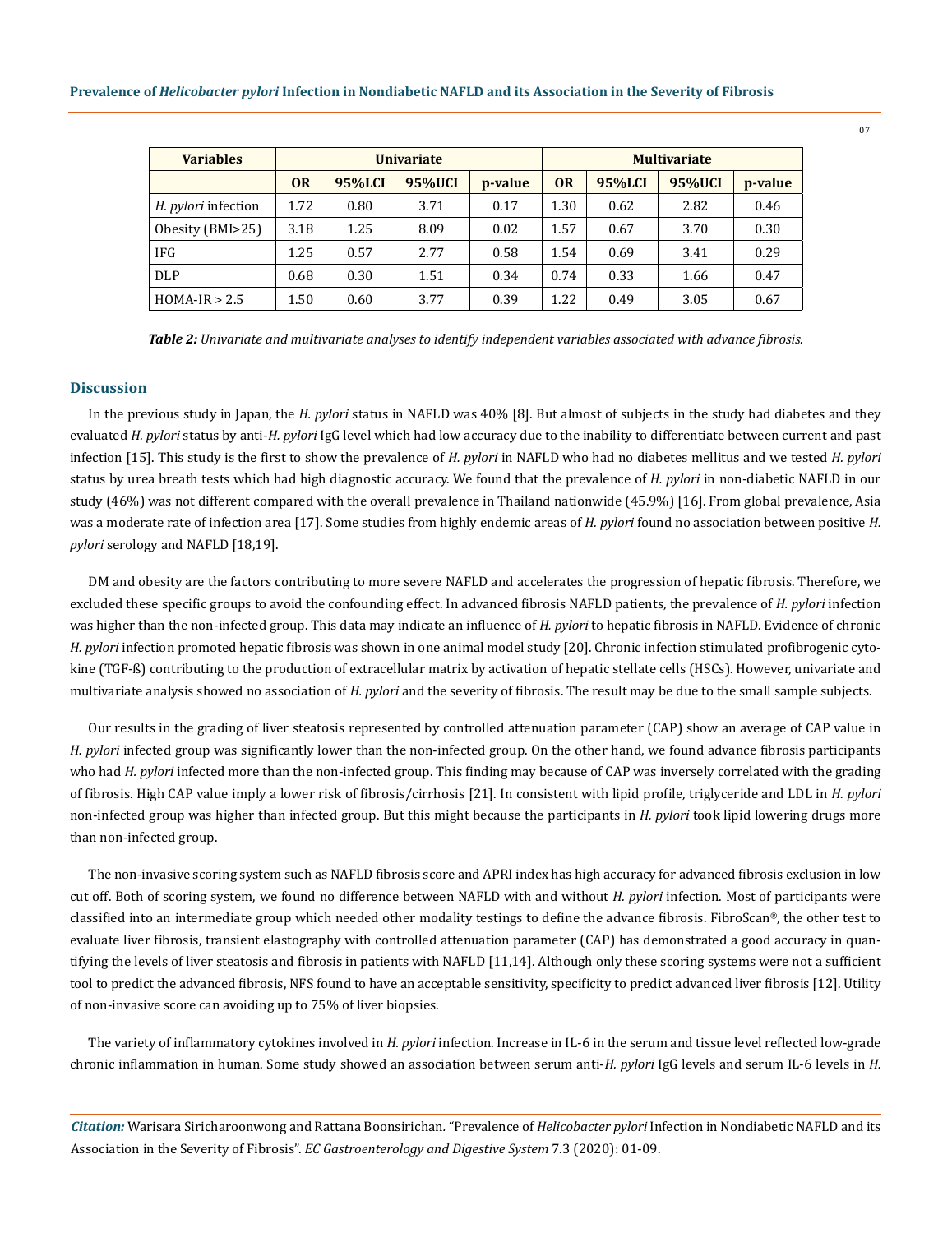*pylori*-infected adults [22]. NAFLD also had an increase of pro-inflammatory cytokines by itself [23]. However, in our study IL-6 level showed no difference between *H. pylori* infected and non-infected group. Moreover, much of Interleukin studies have been performed *in vitro*, so that their *in vivo* importance is less clear [5].

A strength of our study, we tested *H. pylori* infection by urea breath tests which reflected current infective status. It differed from the previous study that mostly used anti-*H. pylori* IgG level. Our study has some limitations. First, this is a cross-sectional, preliminary in an only single center in Bangkok area. Second, our sample size was small number. At last, we were limited the standard of evaluation the degree of fibrosis by liver biopsy. Nowadays, a non-invasive method for diagnosis of NAFLD such as FibroScan® is widely used instead of liver biopsy. Because it provides a high rate of accuracy and has less complication. Further large case-control studies are needed to identify the association between *H. pylori* infection and fibrosis in NAFLD. A randomized controlled trials are also needed to determine whether *H. pylori* eradication therapy can improve NAFLD with advanced fibrosis.

#### **Conclusion**

The prevalence of *H. pylori* in NAFLD patients revealed no difference compared with the general population in Thailand. However, *H. pylori* infection may be another contributing factor in fibrosis progression in nondiabetics NAFLD patients.

#### **Acknowledgement**

We would like to thank the Faculty of Medicine Vajira Hospital, Navamindradhiraj University for the funding support.

## **Bibliography**

- 1. Li M., *et al*. "Potential role of *Helicobacter pylori* [infection in nonalcoholic fatty liver disease".](https://www.ncbi.nlm.nih.gov/pubmed/24222944) *World journal of gastroenterology* 19.41 [\(2013\): 7024-7031.](https://www.ncbi.nlm.nih.gov/pubmed/24222944)
- 2. Wijarnpreecha K., *et al*. "*Helicobacter pylori* [and Risk of Nonalcoholic Fatty Liver Disease: A Systematic Review and Meta-analysis".](https://www.ncbi.nlm.nih.gov/pubmed/28098578) *[Journal of Clinical Gastroenterology](https://www.ncbi.nlm.nih.gov/pubmed/28098578)* (2017).
- 3. Goh GB., *et al*[. "Clinical spectrum of non-alcoholic fatty liver disease in diabetic and non-diabetic patients".](https://www.ncbi.nlm.nih.gov/pmc/articles/PMC4661498/) *Biochimica et Biophysica Acta Clinical* [3 \(2015\): 141-145.](https://www.ncbi.nlm.nih.gov/pmc/articles/PMC4661498/)
- 4. [Stal P. "Liver fibrosis in non-alcoholic fatty liver disease diagnostic challenge with prognostic significance".](https://www.ncbi.nlm.nih.gov/pubmed/26494963) *World Journal of Gastroenterology* [21.39 \(2015\): 11077-11087.](https://www.ncbi.nlm.nih.gov/pubmed/26494963)
- 5. Buzas GM. "Metabolic consequences of *Helicobacter pylori* infection and eradication". *[World Journal of Gastroenterology](https://www.ncbi.nlm.nih.gov/pmc/articles/PMC4017037/)* 20.18 (2014): [5226-5234.](https://www.ncbi.nlm.nih.gov/pmc/articles/PMC4017037/)
- 6. Kim TJ., *et al*. "A cohort study on *Helicobacter pylori* [infection associated with nonalcoholic fatty liver disease".](https://www.ncbi.nlm.nih.gov/pubmed/28382402) *Journal of Gastroenterology* [\(2017\).](https://www.ncbi.nlm.nih.gov/pubmed/28382402)
- 7. Tang DM and Kumar S. "The Association Between *Helicobacter pylori* Infection and Nonalcoholic Fatty Liver Disease". *Current Gastroenterology Reports* 19.2 (2017): 5.
- 8. Sumida Y., *et al*. "*Helicobacter pylori* [infection might have a potential role in hepatocyte ballooning in nonalcoholic fatty liver disease".](https://www.ncbi.nlm.nih.gov/pubmed/25622927) *[Journal of Gastroenterology](https://www.ncbi.nlm.nih.gov/pubmed/25622927)* 50.9 (2015): 996-1004.
- 9. Ponzetto A., *et al*[. "Helicobacter infection and cirrhosis in hepatitis C virus carriage: is it an innocent bystander or a troublemaker?".](https://www.ncbi.nlm.nih.gov/pubmed/10790764)  *[Medical Hypotheses](https://www.ncbi.nlm.nih.gov/pubmed/10790764)* 54.2 (2000): 275-277.

*Citation:* Warisara Siricharoonwong and Rattana Boonsirichan*.* "Prevalence of *Helicobacter pylori* Infection in Nondiabetic NAFLD and its Association in the Severity of Fibrosis". *EC Gastroenterology and Digestive System* 7.3 (2020): 01-09.